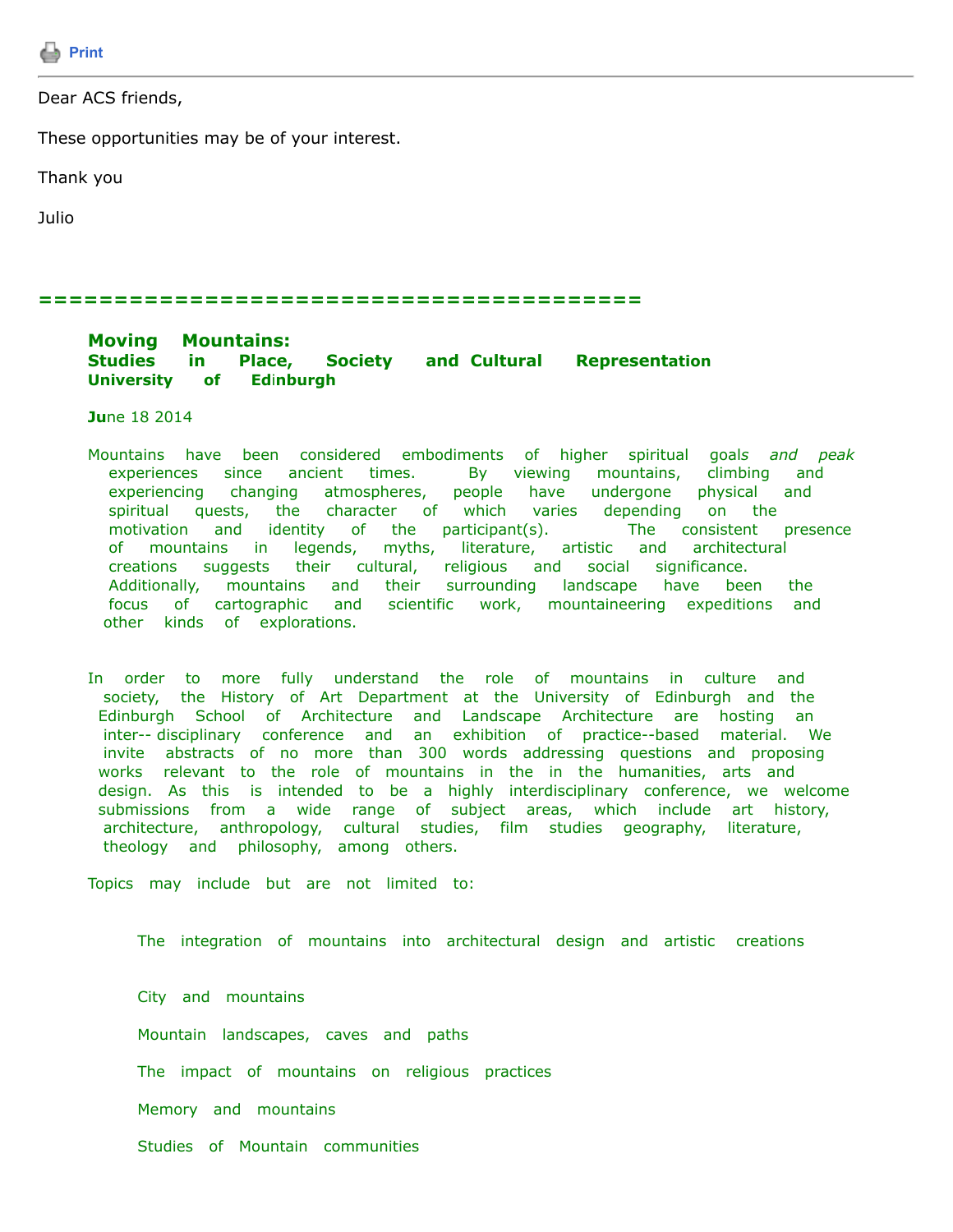Cultural representations of mountains (cartography, iconography, photography)

'Peak' Experiences and Mountain Views Atmosphere and the aura of mountains Religious experiences and mountains

 Confirmed keynote speakers include Professor Veronica della Dora of the University of London, Professor Tim Ingold of the University of Aberdeen and Eamonn O'Carragain of University College Cork.

Please email abstracts to [movingmountainsconference@gmail.com](https://listserv.tamu.edu/cgi-bin/movingmountainsconference@gmail.com) by 28 February 2014.

Abstracts will be reviewed by an academic committee and we hope to publish selected papers from this conference.

Please email any further inquiries to [movingmountainsconference@gmail.com,](https://listserv.tamu.edu/cgi-bin/movingmountainsconference@gmail.com) or you can contact the conference organisers, Emily Goetsch and Christos Kakalis directly at [ebgoetsch@gmail.com](https://listserv.tamu.edu/cgi-bin/ebgoetsch@gmail.com) and [xpkakalis@hotmail.com.](https://listserv.tamu.edu/cgi-bin/xpkakalis@hotmail.com)

====================================================

## **Industries of Architecture: Relations, Process, Production 11th International AHRA Conference**

**School of Architecture, Planning and Landscape, Newcastle University, UK, and various venues around Newcast**l**e**

## **November 13 2014 - November 15 20**14

-------------------------------------------------

This two and a half day conference invites architectural theorists, historians, designers and others to explore the industrial, technical and socio-economic contexts in which building is constituted that are all too often sidelined within the architectural humanities. Industries of Architecture will also host a number of open-structured debate-oriented workshops with the aim of bringing into the discussion those working in building, technology, law, practice management, construction or in industry together with researchers in the architectural humanities. In addition, the opening night features public screenings of a series of artists' films that explore the production of architecture, including the work of Harun Farocki and Allan Seku**la.**

For more visit: <http://www.ncl.ac.uk/apl/news/events/industries.htm>

**500 word abstracts, including title, and 50 word biog to be sent to [IOA@ncl.ac.uk](https://listserv.tamu.edu/cgi-bin/IOA@ncl.ac.uk) by 1 May 2014.**

**Julio Bermudez**, Ph.D. *Associate Professor*

The Catholic University of America School of Architecture and Planning Crough Center of Architectural Studies 620 Michigan Ave NE Washington, DC 20064